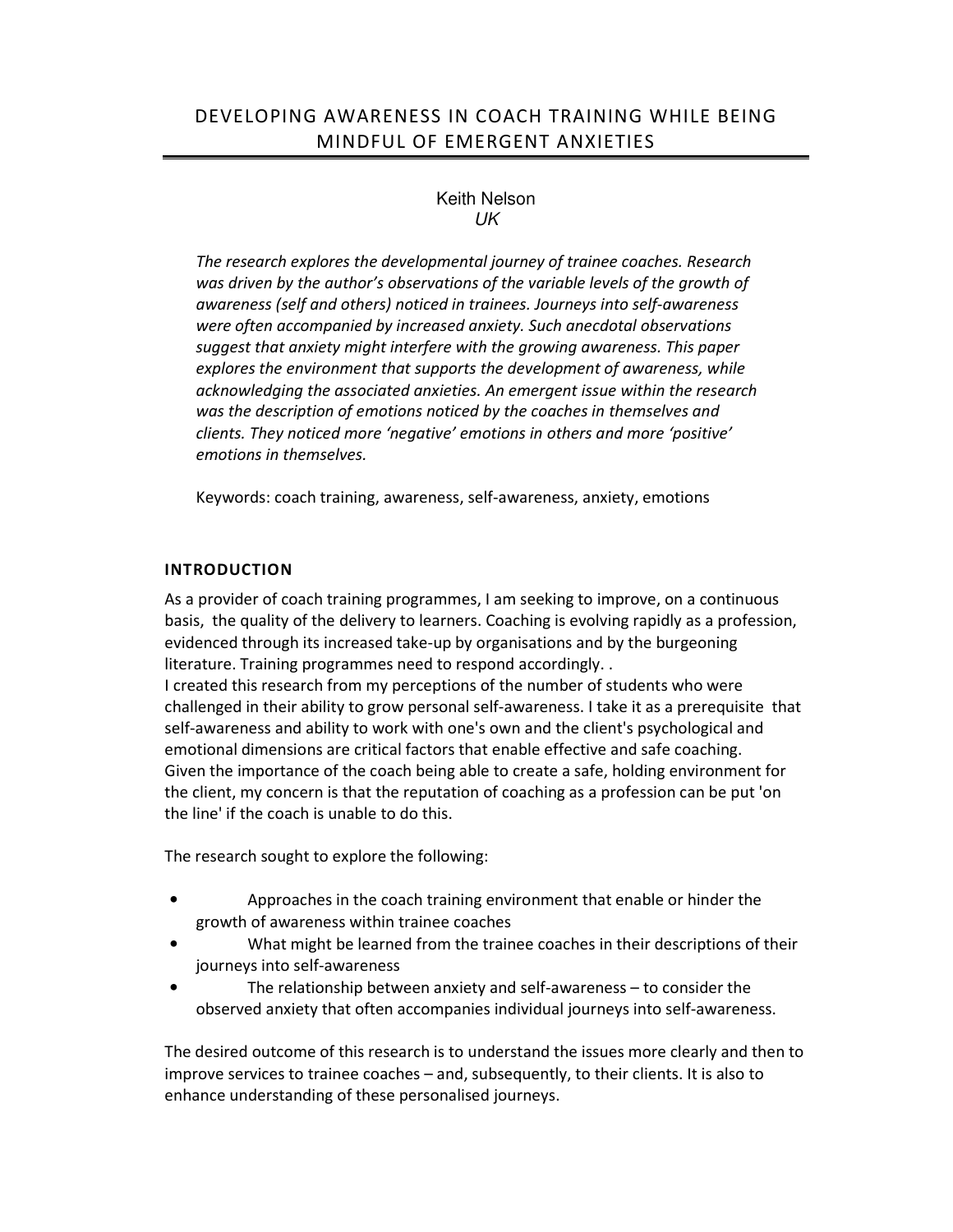#### **LITERATURE REVIEW**

There is a growing range of coaching literature and its focus is predominantly on coaching and its application. The provider's role is to digest this literature and then to apply it appropriately within the coach training environment. This is based upon the premise that the role of the coach training environment is to function as an experiential learning arena for later practice.

A selection of the coaching and related literature that is applied within the coach training programmes includes Whitmore (2009):

*"Awareness is knowing what is happening around you. Self-awareness is knowing what you are experiencing."*

Awareness – leading to responsibility - are central pillars of the coaching and coach training approach. Gallwey's (2000) Inner Game is a further foundation for coach training. The simple exercise of catching a ball is used to introduce the Inner Game - and highlights the challenges faced in training coaches.

This single exercise brings into focus significant elements of the coaching development journey.

- 1) When the exercise is introduced and a volunteer invited to take part, there is observed an air of various emotions, including anxiety, among the trainee coaches, (Increased when the facilitator requests that the volunteer is someone who doesn't believe they can catch a ball.)
- 2) When the exercise starts, the observers relax, while the participant experiences the exercise.
- 3) By the conclusion of the exercise, the participant will not infrequently have experienced a breakthrough, moment, having transformed himself from a ball dropper to a ball catcher. In this moment he has perhaps undone 20 years of irrational beliefs that he cannot catch a ball.

Clarkson (1999, p.37), exploring the awareness phase of The Gestalt Cycle of Experience, described awareness as:

*"a meaning-making function which creates fresh Gestalten – new insight into the obvious unity of disparate pieces of self-knowledge, or consciousness, as if for the first time, of the fruity perfumed golden spray of breaking a piece of orange skin."* 

So the heightened awareness leads from the anxiety of anticipation to the excitement of (self) discovery. The journey of self-awareness (developing ourselves and awareness of ourselves) sits squarely alongside the development of coaching skills (developing others and awareness of others.)

Such pre-activity anxiety observed in the managed environment of the training room is helpful in the learning journey. It will later be experienced by the (trainee) coach with clients. O'Neill (2007):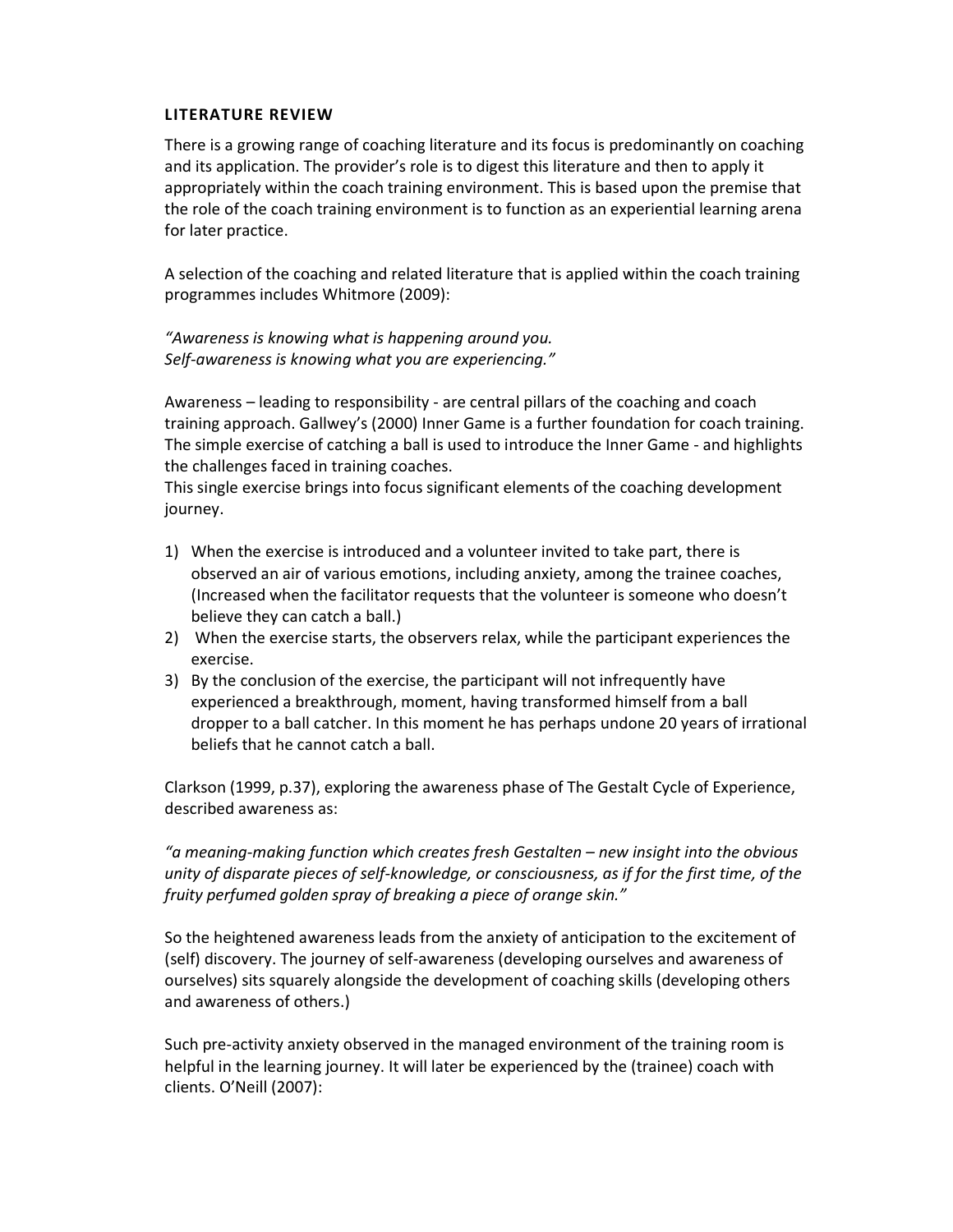*"Coaches are not immune to become anxious, especially while facing the anxiety and reactivity of their clients."*

So if trainee coaches experience anxiety ahead of exercises in the workshop, then how well equipped will they be to handle the transference from their client's anxiety? Kilburg (2002):

#### *"fear and anxiety can overwhelm anyone at any time."*

What counter-transference might they then bring to the coaching relationship? How might such emotions interfere with the coach's awareness of himself and his client?

Self-awareness within coaching is fundamental if the coach is to be aware of the client and create the holding environment for the coaching. The successful ball catcher has got in touch with her anxiety and ,moved forward to the action phase of the Gestalt Cycle and achieved both contact and satisfaction. Engellau (2007) described the importance of selfawareness through its absence:

*"There are many examples where a lack of self-awareness has a negative impact on coaching outcomes."* 

The examples above are influenced by various perspectives. What is open to the coach is a rich, eclectic mix of approaches. These can be introduced appropriately for any individual client at any single moment in time.

Perls (1951) described anxiety as the basic symptom encountered by therapists in all patients. He distinguished excitement (increased energy mobilization) from anxiety, (suppression of excitement).

Clarkson (1999, p.99), quoting Perls:

*"Anxiety is the gap between the now and the then. If you are in the now, you can't be anxious, because the excitement flows immediately into ongoing spontaneous activity."* 

So anxiety restricts the ability to work in the here and now. This might present a challenge in conditions where there is the client's anxiety, perhaps the coach's anxiety and the cocreated anxiety. Peltier (2002) suggests the coach normalises it or welcomes it; O'Neill (2007) urges coaches not to be overwhelmed by it (backbone and heart) and Pooley (2007, p.122) proposes it as an enabler:

*"Once the environment is set and the client is both comfortable enough, and anxious enough, to engage in exploring some of their preoccupations, play becomes possible."* 

So as a coach heading to meet with a client, is this a case of being in the here and now, relaxed, excited and anxious, ready to work with the client's anxiety? Accepting and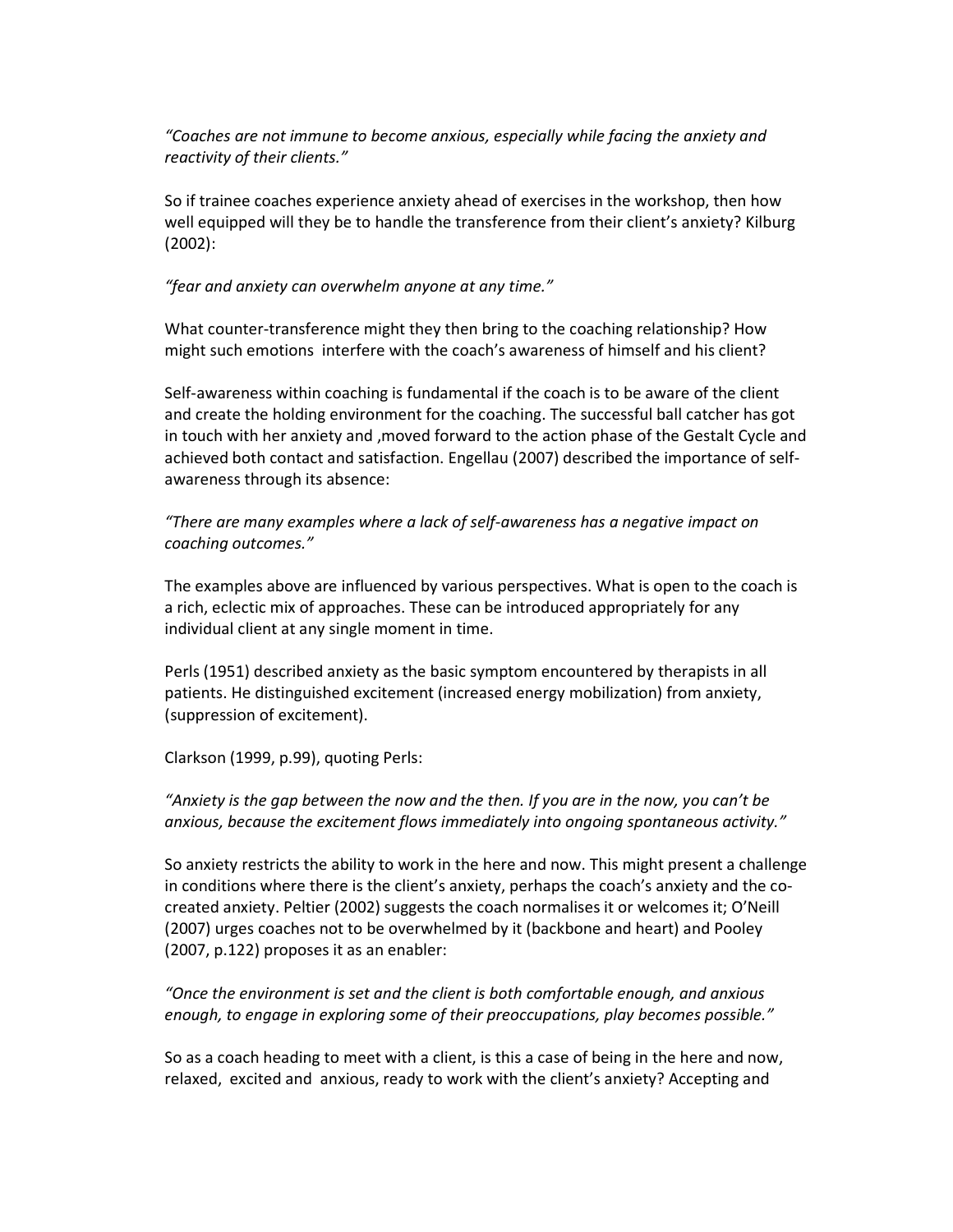using this anxiety as an enabler (rather than something to be stepped back from) may reap rich rewards.

This review of the literature has considered the role of awareness and the presence of anxiety within the coaching relationship. But what are the consequences for coach training? What helps the growth of awareness? What might hinder it?

## **METHODOLOGY**

### *Context: observations in coach training programmes*

I notice that in virtually all coach training programmes, sooner or later there is a discussion on the boundary between coaching and counselling. "It seems a bit like therapy." is the frequently heard comment.

Typically, it doesn't take long for the group to raise the issue (usually on the first or second day), discuss the differences between coaching and counselling, agree they are coaches, agree to work within their boundaries, and agree not to go beyond their boundaries. And with that, they can keep themselves securely in their comfort zones. But, I wonder, what does this miss? Where does this leave the client? Or the coach? Or the opportunity for the co-created reality? Or the potential for the coach's own development?

My concern is that such views indicate a possible retreat from the boundary edge. On the one hand acknowledging and working to boundaries is important, but on the other hand it might be hoped that the trainee coach is also continuously looking to grow his comfort zone, grow his awareness of self and others and thereby expand his personal boundaries. There is perhaps anxiety experienced here: a tension between growth and safety.

# *Methodology*

The research was conducted both quantitatively and qualitatively. Much of it was carried out online anonymously. Around 50 coaches have been engaged in the research process to date. These are generally coaches either in the late stages of training or in the early stages of their work as 'professional' coaches. The gender split was 50:50. Approximately 40% of the coaches were based in the UK. 60% of them were employed, the rest selfemployed.

This research was divided into two halves:

- Their experiences in the coach training courses
- Their experiences with clients

The research explored some of the typical activities that can be found in coach training programmes:

• Preferences for knowledge / academic aspects experienced on coach training programmes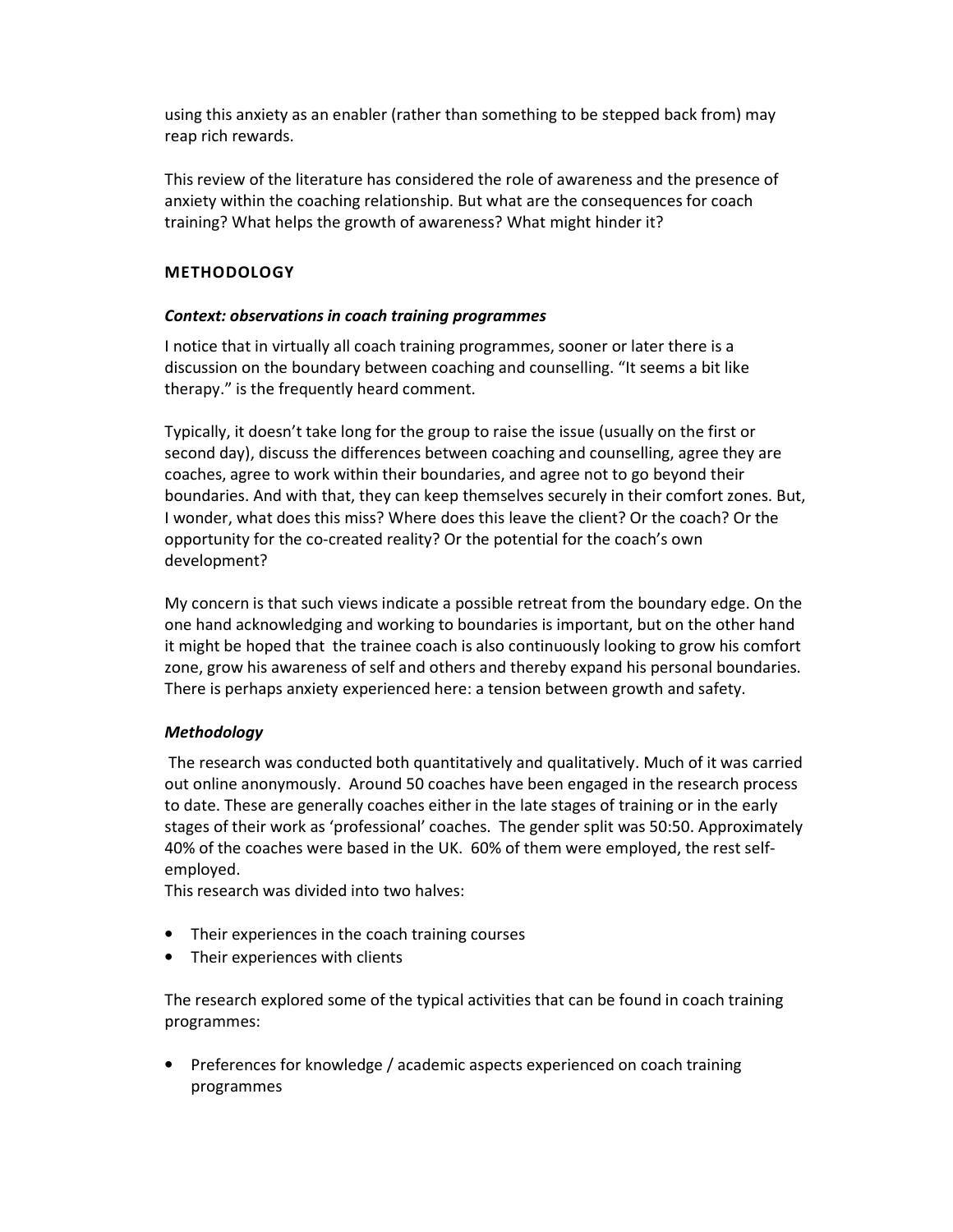- Helpfulness for growing self-awareness of different approaches typically used in coach training programmes
- Personal comfort levels experienced when contributing to discussions & selfdisclosing in different contexts in coach training programmes
- Emotions noticed in self / others on the journey to greater self-awareness

Some examples of the questions and the format they were given includes:

- *How comfortable do you feel contributing to discussions in the following contexts, covering coach training workshops?*
- *How comfortable are you talking about yourself self-disclosure in the following contexts?*

In these and other questions, respondents were given a five-option response. In this instance from 'very comfortable' through to 'very uncomfortable'. In other instances, they were given five options from 'strongly agree' to 'strongly disagree'. Other questions included levels of agreement and disagreement against prompted statements. There were also opportunities for respondents to provide unprompted comments and answers. Some of the relevant responses are detailed below.

### **FINDINGS**

Accredited coach training covers both knowledge/ academic aspects and practical aspects. 24% expressed a moderate or strong preference for knowledge aspects; 47% a preference for practical aspects. 29% had no preference either way.

The research asked participants how helpful they found different exercises commonly found in the coach training programmes. These included:

- Observing a coaching demonstration session
- Being the client in a demonstration session
- Being the coach/ client/ observer in a triad coach practice session with peers
- Group discussions

Most of the answers were in the 'extremely helpful' or 'quite helpful' sections (five step range of answers: 'extremely helpful' to 'not at all helpful'.) The research confirmed that the coach practice sessions in triads, where participants alternate roles, is of critical importance. Also very important were demonstration sessions, but those surveyed described deriving more benefit from the peer coaching approach, provided these are conducted and managed appropriately.

Group discussions were also very important, and participants found small group discussions more helpful than large ones.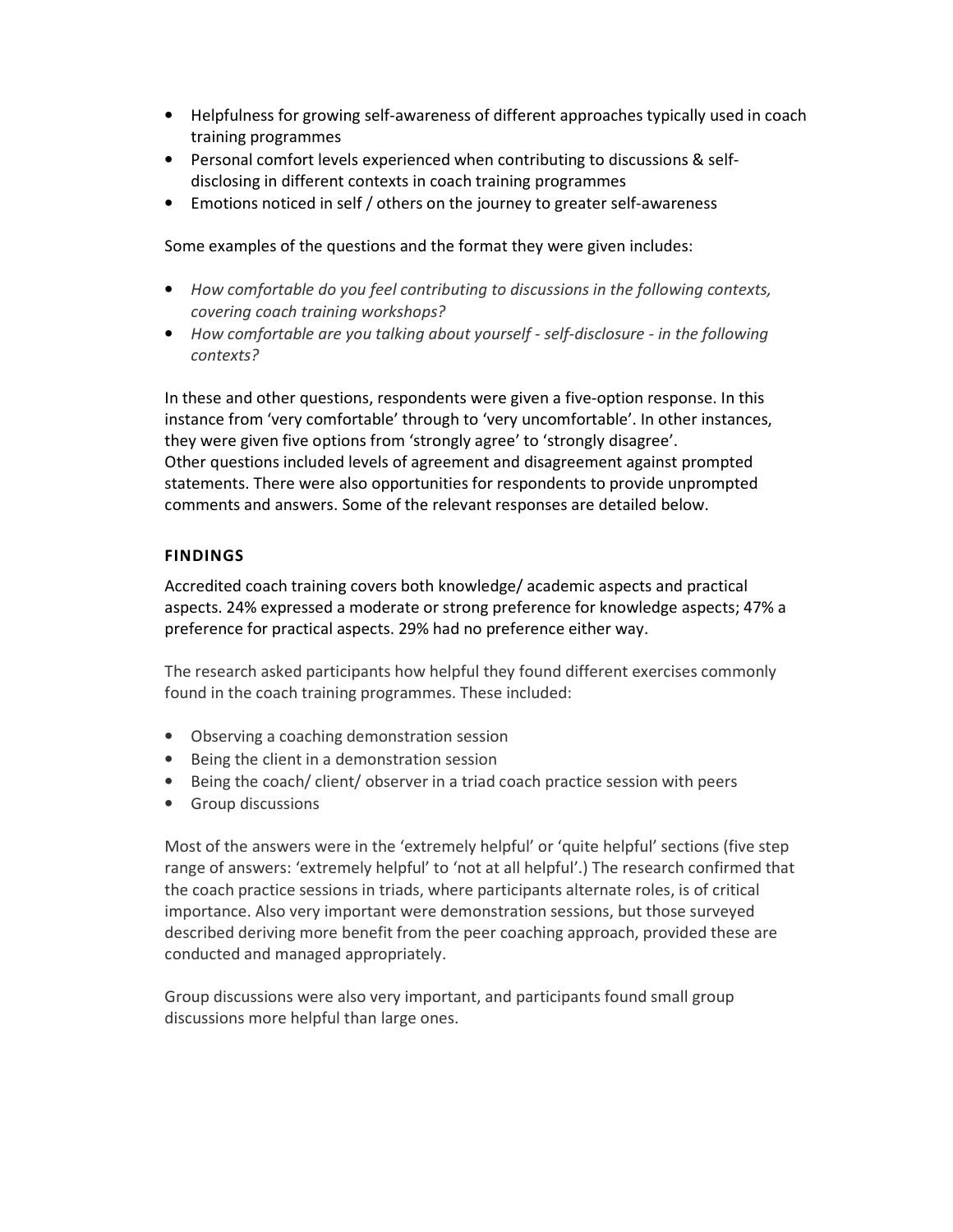Coaches were asked how comfortable they felt contributing to discussions in a variety of contexts. The greater the number of people, the less the comfort as can be seen in Table 1.

| Contribution to discussions              |  |  |  |  |
|------------------------------------------|--|--|--|--|
| % of respondents who described           |  |  |  |  |
| themselves as feeling 'very comfortable' |  |  |  |  |
| 95%                                      |  |  |  |  |
| 86%                                      |  |  |  |  |
| 80%                                      |  |  |  |  |
| 60%                                      |  |  |  |  |
| 33%                                      |  |  |  |  |
|                                          |  |  |  |  |

One respondent stated that online discussions could effectively be a 'one-way' discussion, with a comment sent out electronically, but without any immediate feedback. Research then progressed from contributing to discussions to the practice of selfdisclosure. How comfortable were respondents talking about themselves (self-disclosing) in the same contexts?

#### Table 2.

Table 1.

| Seif-aisciosure in aifferent contexts |                                           |  |  |
|---------------------------------------|-------------------------------------------|--|--|
| Self-disclosure in different          | % of respondents who described themselves |  |  |
| discussion formats                    | as feeling 'very comfortable'             |  |  |
| With a single partner                 | 67%                                       |  |  |
| In threes                             | 43%                                       |  |  |
| In groups of up to five               | 38%                                       |  |  |
| In groups of six or more              | 29%                                       |  |  |
| In online discussions                 | 20%                                       |  |  |

*Self-disclosure in different contexts* 

What is evident from Tables 1 & 2 is a significant drop-off in personal comfort levels from contributing in discussions to self-disclosing. It is worth noting that only 67% - two out of every three - are 'very comfortable' disclosing with a single partner. Partner discussions replicate the 1:1 coaching environment in the coach training programme. These coaches will be seeking to create a safe environment for their clients to talk and explore. However, there is a significant percentage of respondents who are less than 'very comfortable' following this behaviour themselves. What implication does this have for their journeys into self-awareness? And for their subsequent work with clients? One respondent commented:

*"In general it is not very 'enjoyable' to disclose myself, though I have no major problem to do it for the sake of learning."*

As with the ball catching exercise discussed earlier, there is perhaps anxiety along this journey into self-awareness. This shows the importance of coach training that puts the trainee in the position they will be seeking to create with their clients – and the provider's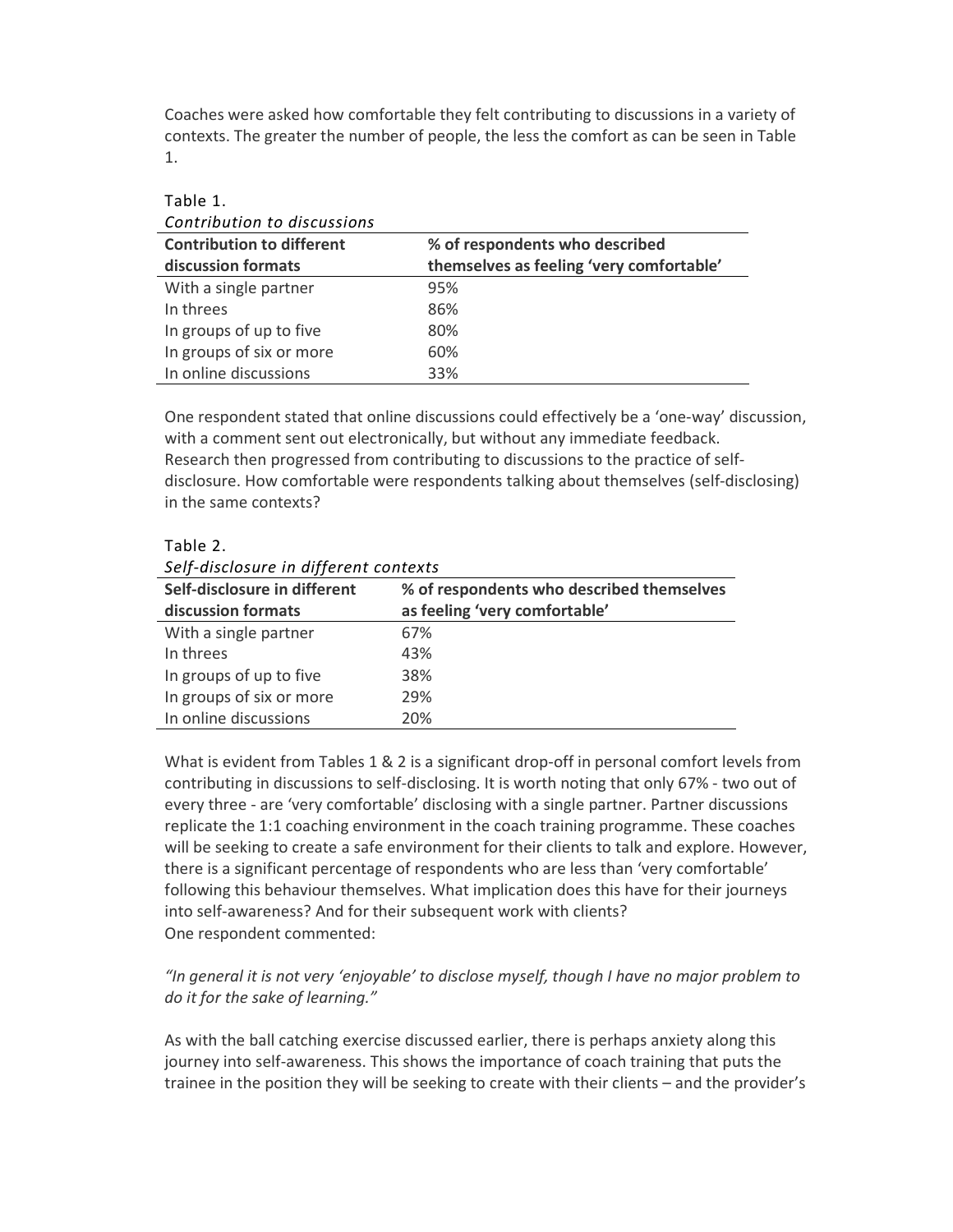role in ensuring this is done safely and provides encouragement for the trainee coach to explore this path.

Participants were presented with a series of statements relating to their journey into selfawareness. The highest level of agreement (2/3) was with the statement: 'I have strong self-awareness but have much more to learn.'

Respondents were presented with a number of statements that relate to self-awareness. They were asked to indicate how much they agreed or disagreed with each statement on a five-step scale from 'strongly agree' to 'strongly disagree'. All respondents agreed with the statements that the coach's high level of self-awareness is crucial for coaching (80% strongly agreed; 20% agreed.) When presented with the statement that self-awareness is essential to understand others, 73% strongly agree and 20% agreed. 7% neither agreed nor disagreed.

One respondent wrote:

*"The coach is there to help another raise their awareness for themselves. Interference in the mind of the coach is therefore an issue to consider as well as a problem if the coach is no longer raising awareness but directing."* 

Respondents were asked to describe the challenges they had experienced in growing their self-awareness. They emphasised the importance of having personal space and time for reflection. Specific comments included:

- *"Confidence to tackle what you discover about yourself."*
- *"Getting others to be frank and honest about me and realise this is helpful, not a negative."*
- *"Ironically, trying to be more aware."*
- *"Managing my inner interferences which sometimes drains my energy. Taking risks. I tend to play it safe which could mean I miss valuable challenging opportunities."*
- *"That I do not always know how to discover my blind spots."*

Respondents were also asked what advice they would give to other coaches to grow their self-awareness. Again time, reflection and working with a supervisor were recurrent themes. Comments included:

- *"Gather as rounded a picture of yourself as possible."*
- *"Challenge yourself to something you never thought you would do…just get out of your comfort zone and experience the emotions and impact on your life."*
- *"Be aware of your reactions to others in other aspects of your life as well as in the coaching relationship."*
- *"Time you offer yourself to grow is the most precious moment of your life and certainly will pay back."*
- *"Just be present for the client and be yourself."*
- *"Love yourself."*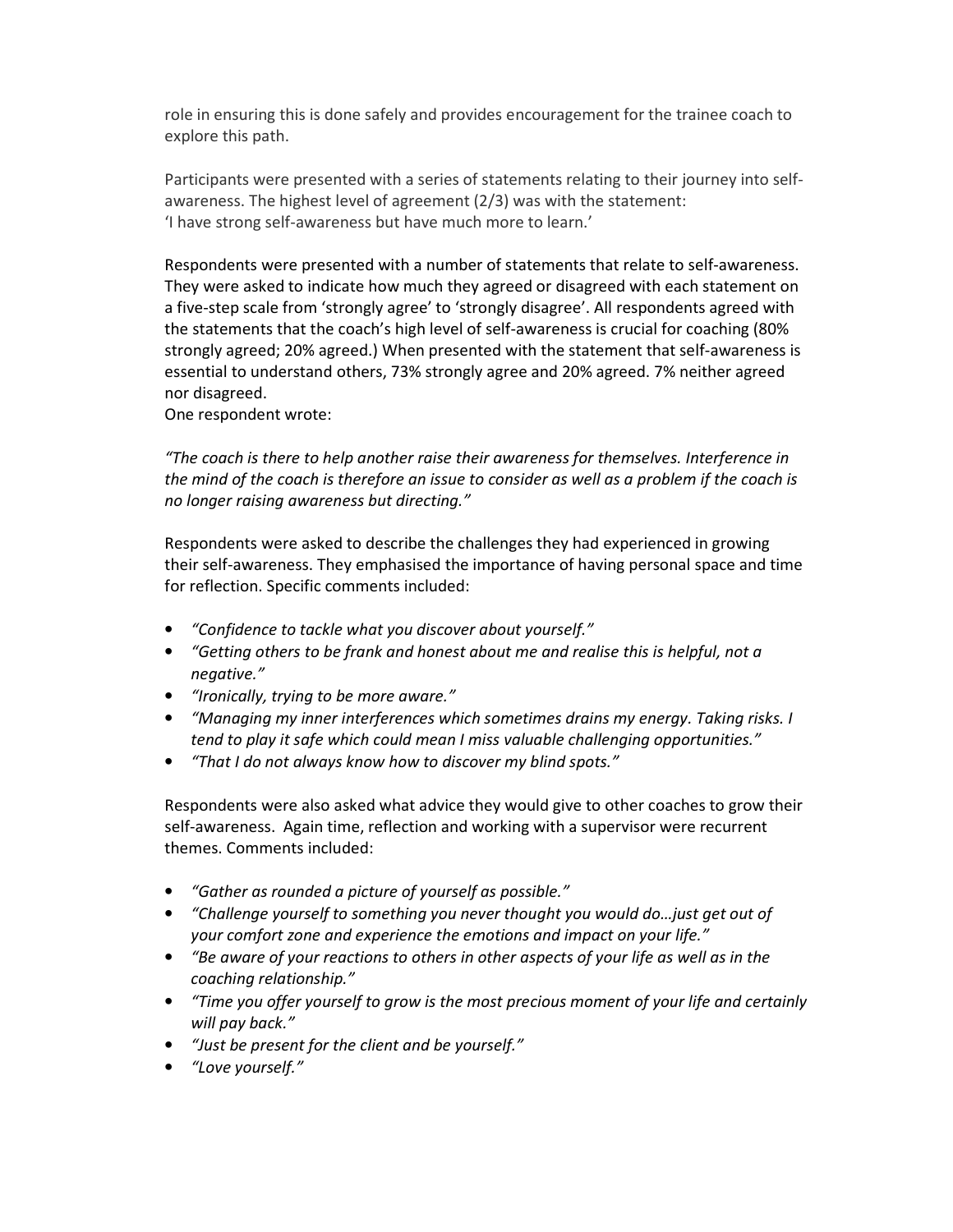• *"Invest in self-development. Read, ask for feedback, talk about your own development with a friend/ colleague or supervisor. Keep a journal so that you can see how you grow in your own journey. Celebrate success."* 

The research then focused upon emotions and respondents were asked what emotions they noticed about:

- (a) their individual journeys into self-awareness
- (b) their clients' journeys into self-awareness.

Respondents were given a list of different emotions to select from. These emotions were ones selected upon the basis of personal observations in the training environment. They are listed in table 3, below.

Respondents could either tick or leave blank each emotion, indicating if they noticed it in self and others. Emotions that are underlined indicate this emotion was particularly noticeable.

| <b>Emotions noticed more</b><br>in self | <b>Emotions noticed roughly</b><br>equally between self and | <b>Emotions noticed</b><br>more in clients |
|-----------------------------------------|-------------------------------------------------------------|--------------------------------------------|
|                                         | others                                                      |                                            |
| Relaxed                                 | Excited                                                     | Confused                                   |
| <b>Intrigued</b>                        | <u>Amused</u>                                               | Frustrated                                 |
| Enjoyable                               | <b>Surprised</b>                                            | Vulnerable                                 |
| Calm                                    | Reassured                                                   | Relieved                                   |
|                                         | Impatient                                                   | <b>Flustered</b>                           |
|                                         | Despondent                                                  | Anxious                                    |
|                                         |                                                             | Apologetic                                 |
|                                         |                                                             | Cautious                                   |
|                                         |                                                             | <b>Afraid</b>                              |
|                                         |                                                             | Sad                                        |
|                                         |                                                             | Regretful                                  |
|                                         |                                                             | Irritated                                  |
|                                         |                                                             | Annoyed                                    |
|                                         |                                                             | Indifferent                                |
|                                         |                                                             | Embarrassed                                |
|                                         |                                                             | Threatened                                 |
|                                         |                                                             | Ashamed                                    |

Table 3.

There is a difference between emotions noticed more in others than in oneself. Respondents noticed a greater number of 'positive' emotions in self and a greater number of 'negative' ones in others. The ratio of 'negative' emotions noticed in others against those noticed in self is approximately 2:1. The emotions with the biggest differences are the following: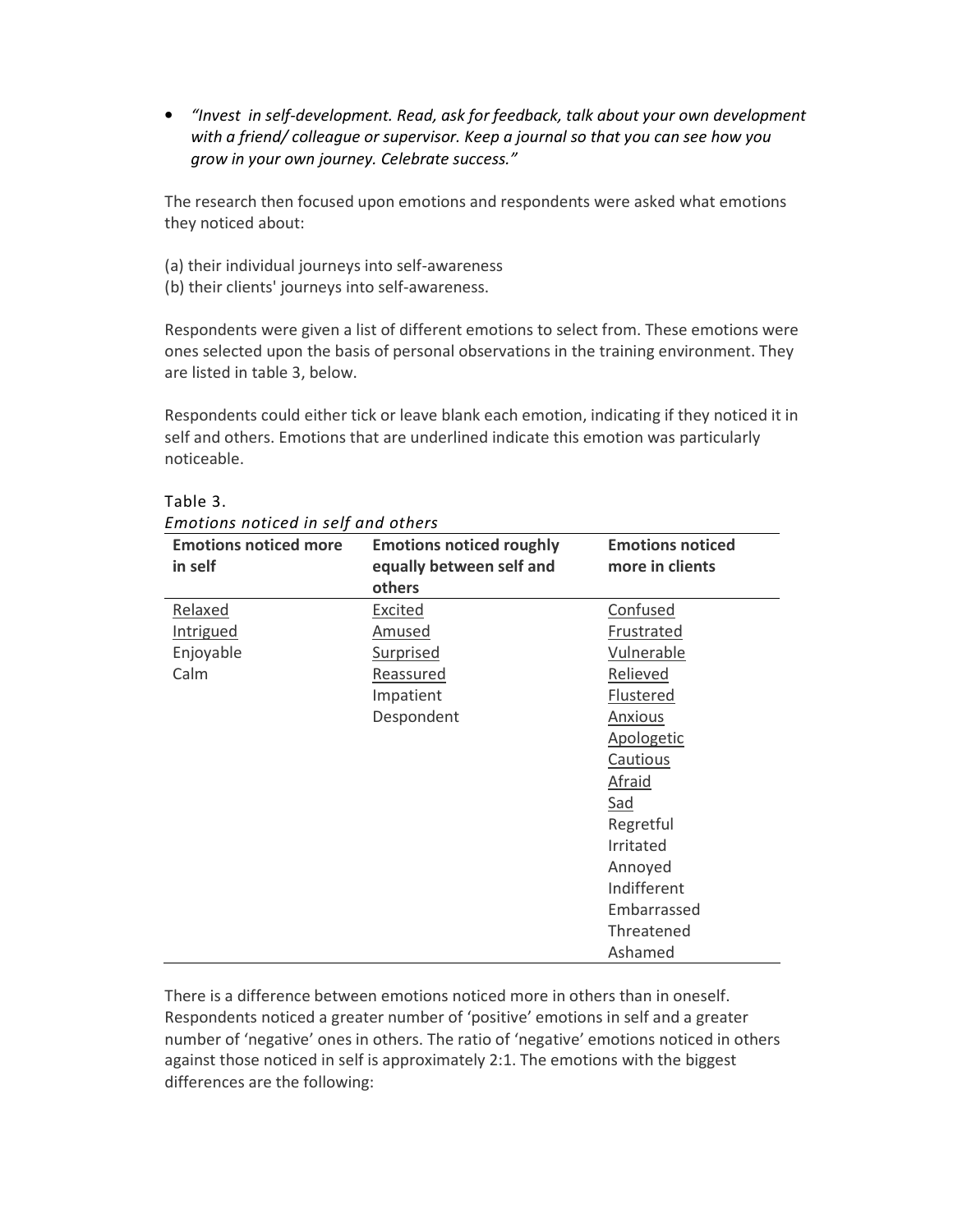| <b>Emotion</b> | Ratio of noticing the emotion in others |  |
|----------------|-----------------------------------------|--|
|                | and self                                |  |
| Threatened     | 3 to 1                                  |  |
| Flustered      | $3$ to $1$                              |  |
| Apologetic     | $3$ to $1$                              |  |
| Embarrassed    | $3$ to $1$                              |  |
| Regretful      | 4 to 1                                  |  |
| Afraid         | 4 to 1                                  |  |

Table 4. *Ratio of emotions noticed in others and self* 

The emotion that is most noticed in others is anxiety – 95% of respondents noticed it in their clients (45% in themselves) – a ratio of approximately 2:1.

It should be noted that the small number of trainee coaches originally from a therapeutic background (two) described noticing a wide range of emotions, both negative and positive, in themselves and others.

# **DISCUSSION**

Why are these emotions more noticeable in clients than in ourselves? This provoked a number of questions that is beyond the scope of this research, but included:

- Is it because the respondents have already worked through their 'difficult' stuff and are now more self-aware and more at ease with themselves?
- Are they projecting negative emotions onto others?
- Are they not seeing them? In denial?
- Are they working with others who, because they are less self-aware, are experiencing these more negative emotions?
- What else?

From the coach training observational perspective, consider again those occasions when volunteers were asked to take part in the ball-catching exercise (or, for example put themselves forward for a coaching demonstration session.) This request was – and is often followed by those long silences – and what are the emotions observed in students then? From the above list, definitely anxiety, feeling threatened and flustered with a potential for embarrassment. So is there dissonance in the anxiety the trainee coach might possess but not see in himself, only his clients?

To return to the coach training context, what are the anxieties frequently encountered there?

- Exposure through an exercise or demonstration session
- Self-disclosure
- Size of the discussion groups
- The learning environment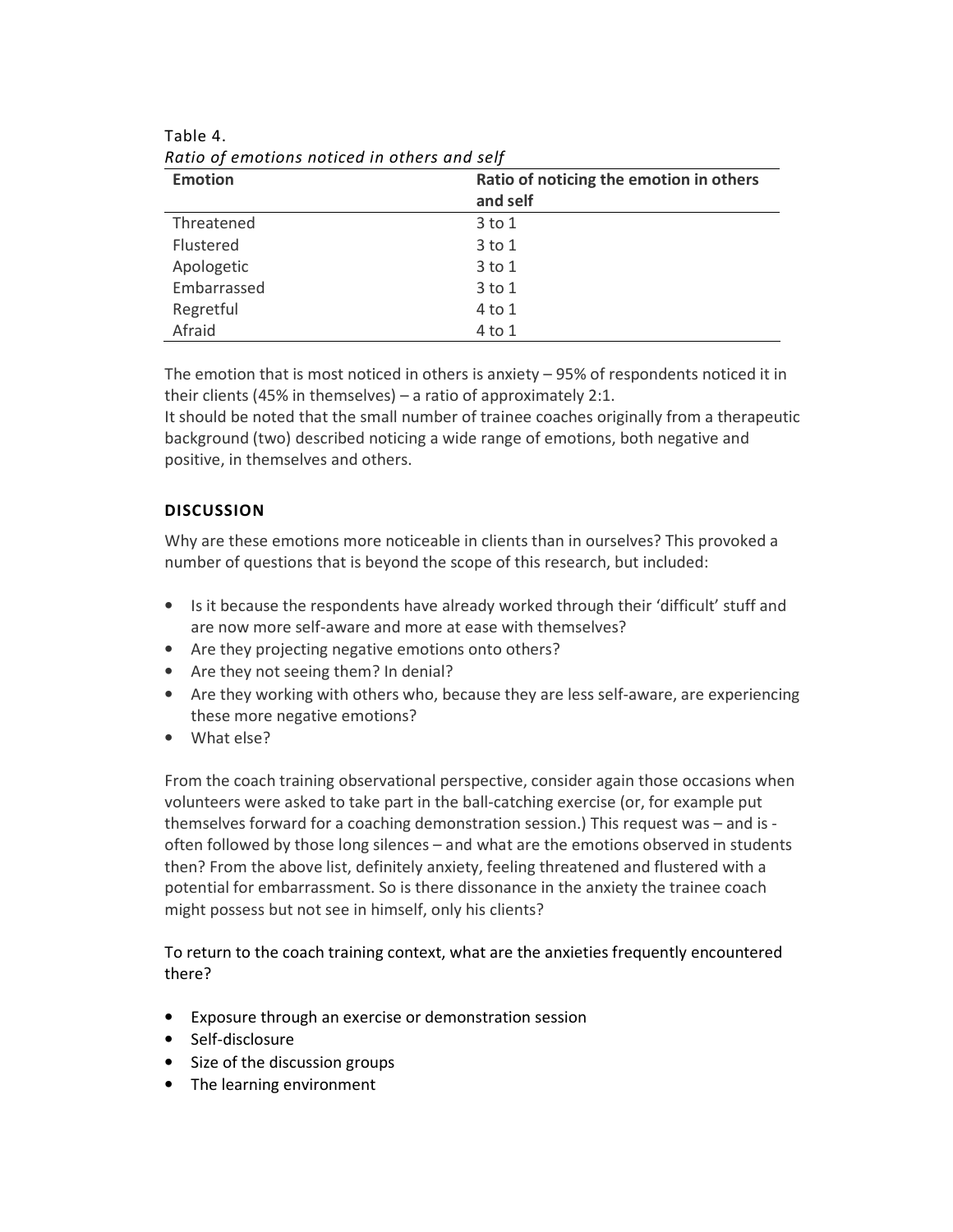- Starting to work with clients
- Having to write/ submit an assignment
- Self-disclosure in the assignment
- Belief: 'I should be a fully competent coach' (what Ellis might term an 'irrational belief')

An important part of the coach training journey is to increase the comfort zone. If not, then perhaps the coach will retreat from the boundary edge and lessen the potential for co-created reality. Perhaps there is an optimal balance of being in the here and now, being aroused for performance, perhaps in touch with – and using as a resource - one's own anxiety.

To summarise some of the findings from the research:

- 1) The coach training journey from the discussions in groups on the first morning right through to the writing of assignments – provides a wealth of opportunities for students to get in touch with their anxieties.
- 2) Excitement, anxiety, arousal and stress will emerge.. Anxiety takes the coach away from the here and now, whether originating from the client or self.
- 3) Getting in touch with personal anxieties helps the development of the trainee coach.
- 4) Anxiety in the client and coach is normal and not to be avoided.
- 5) Anxiety as transference provides useful data for the coach; its usefulness lessened if the coach is not in touch with his anxieties
- 6) Respondents to the survey notice 'negative' emotions more in clients than in themselves. They notice more 'positive' emotions in themselves to a greater degree.
- 7) The optimal coach training developmental journey as with the coach client relationships - straddles boundary edges. Coaching is described as a dance – perhaps this is learning to tango as well as to waltz.

# **CONCLUSIONS**

While conducted over an extended period of time, this research has been conducted on a small scale (50 coaches involved to date) and should be viewed accordingly. It is also predicated along some of my contentions (identified in research) and observations. The implications for practice are various, as described in the paper. They have helped me to evolve experiential activities in the coach training programmes, focused around exploration of self and others in a safe environment.

The research has raised further questions for future exploration.

# **REFERENCES**

CLARKSON, P. (1999). *Gestalt Counselling in Action*. 2nd Ed. London: Sage Publications Ltd.

ENGELLAU, E. (2007). The Dos and Don'ts of Coaching: Key Lessons I Learned as an Executive Coach. In M. KETS DE VRIES, K KOROTOV, E FLORENT-TREACY, *Coach and Couch: The Psychology of Making Better Leaders. Basingstoke*: Pallgrave Macmillan.